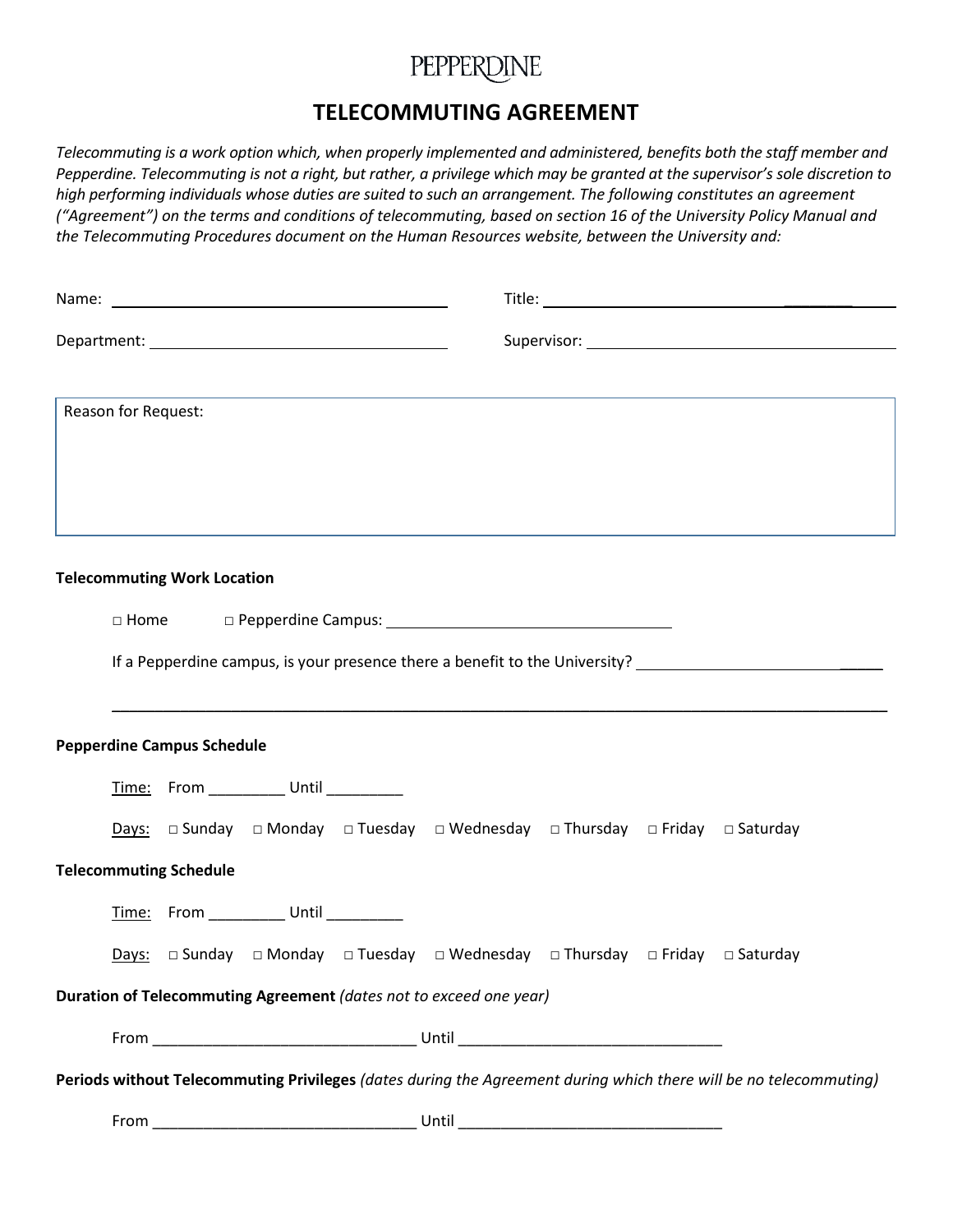### **Attachment A**

*Please memorialize the details of this Telecommuting Agreement in a document (Attachment A) including all of the following items:* 

- 1. Describe the benefit of the telecommuting arrangement to the University.
- 2. List the duties you will perform during telecommuting days.
- 3. Describe how communication with the department and constituents will be maintained.
- 4. Describe how you and your supervisor will measure productivity.
- 5. Assess the impact of telecommuting on customers regarding service, timeliness, and quality of work.
- 6. What may inhibit you from performing any of your duties? How/why?
- 7. Describe the on-campus office space impacted by a telecommuting arrangement. Will this space be kept by the telecommuter or not? Why? How will the space be used during the telecommuting arrangement?
- 8. What materials or equipment will be provided by the University, if any?
- 9. Will there be dependents or others who require health-caregiving at the remote work location? If so, what arrangements will be made for their care and supervision while you work?
- 10. Are you a supervisor? If so, how will you ensure that you are able to appropriately supervise your staff, provide them regular feedback, be available for questions, and otherwise lead your team?
- 11. Identify potential problems or issues that should be addressed.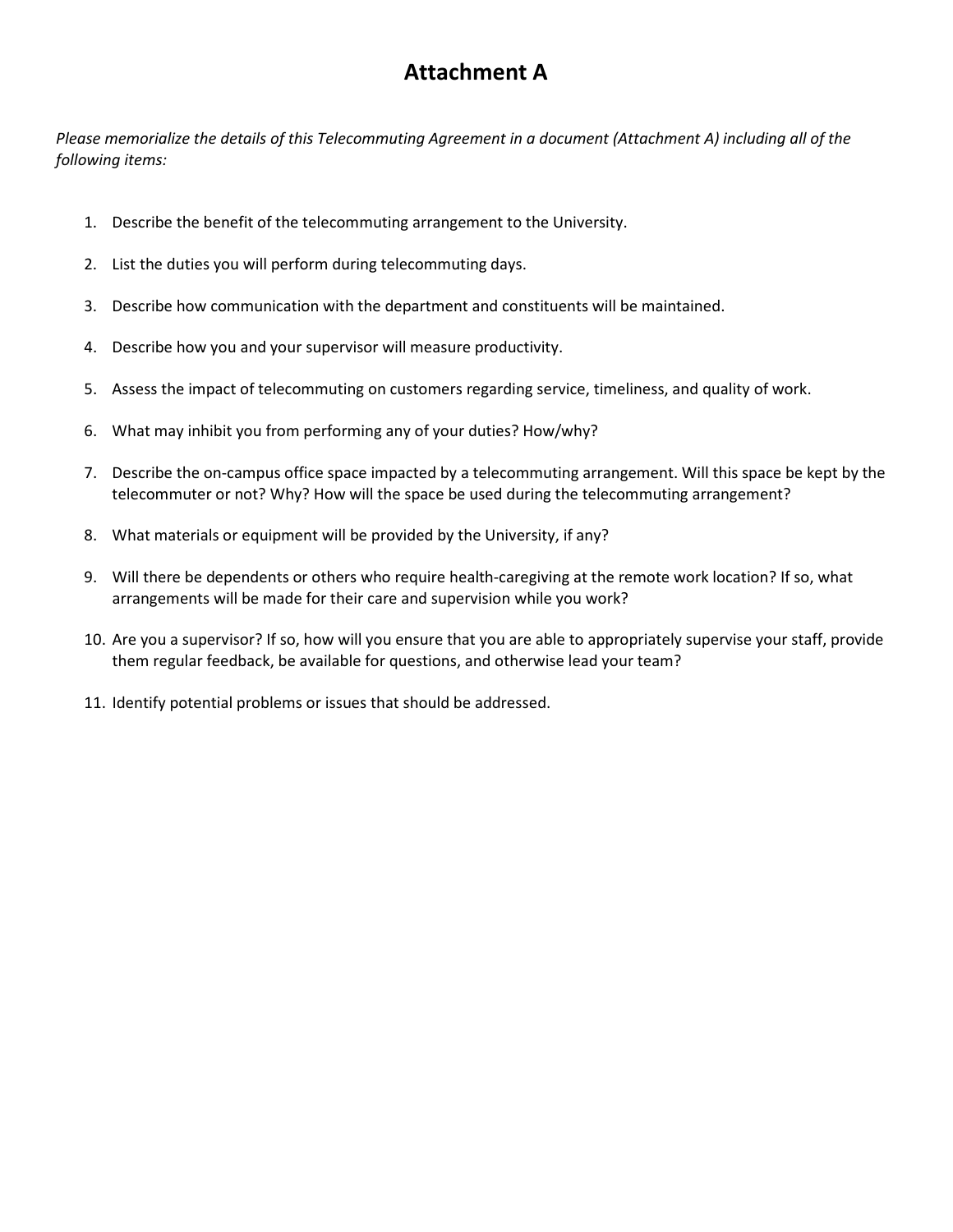List the make, model, and operating system of the remote computer(s) and/or mobile device(s):

*All telecommuters and travelers, working while away from the University campus networks, must abide by the Computer/Network Responsible Usage policy, Information Classification and Protection Policy, and Information Security Office best practices. Staff need to be aware of security concerns when working remotely. The following checklist is designed to assess the level of data security on the remote system that will be used to connect to Pepperdine systems to perform Pepperdine work. Each participant must read and complete the self-certification security checklist.* 

- Download and read the following University policies (http://community.pepperdine.edu/it/security/policies):
	- $\square$  Computer & Network Responsible Usage Policy
	- $\Box$  Information Classification and Protection Policy
- Download and read the appropriate Information Security Quick Reference Guides for best practices applicable in your remote computing environment (http://community.pepperdine.edu/it/security/quickref):
	- □ Mobile Device Security
	- $\Box$  Macintosh Computer Security
	- □ Windows Computer Security
	- $\Box$  Google Apps Security
	- $\square$  International Secure Computing
- $\Box$  The computer or mobile is configured according to the above Information Security Quick Reference Guides.
- $\Box$  Do not use a public computer for University login (e.g. Public Library, Hotel Lobby).
- $\Box$  Do not store or process restricted University data on a personally owned computer or cloud file storage services.
- $\Box$  Do not utilize personal cloud accounts for University data. Use only Pepperdine-provided storage or applications.
- $\Box$  Do not leave a laptop or mobile device in a vehicle or other public place unattended where it may be stolen.

If any of the above boxes are not checked, please explain here:

#### **Security Incident Reporting Requirements**

If a system used for remote computing is lost, stolen, compromised, or suspected of being compromised, the user must immediately report the incident to their supervisor and the Information Security Office (x4040).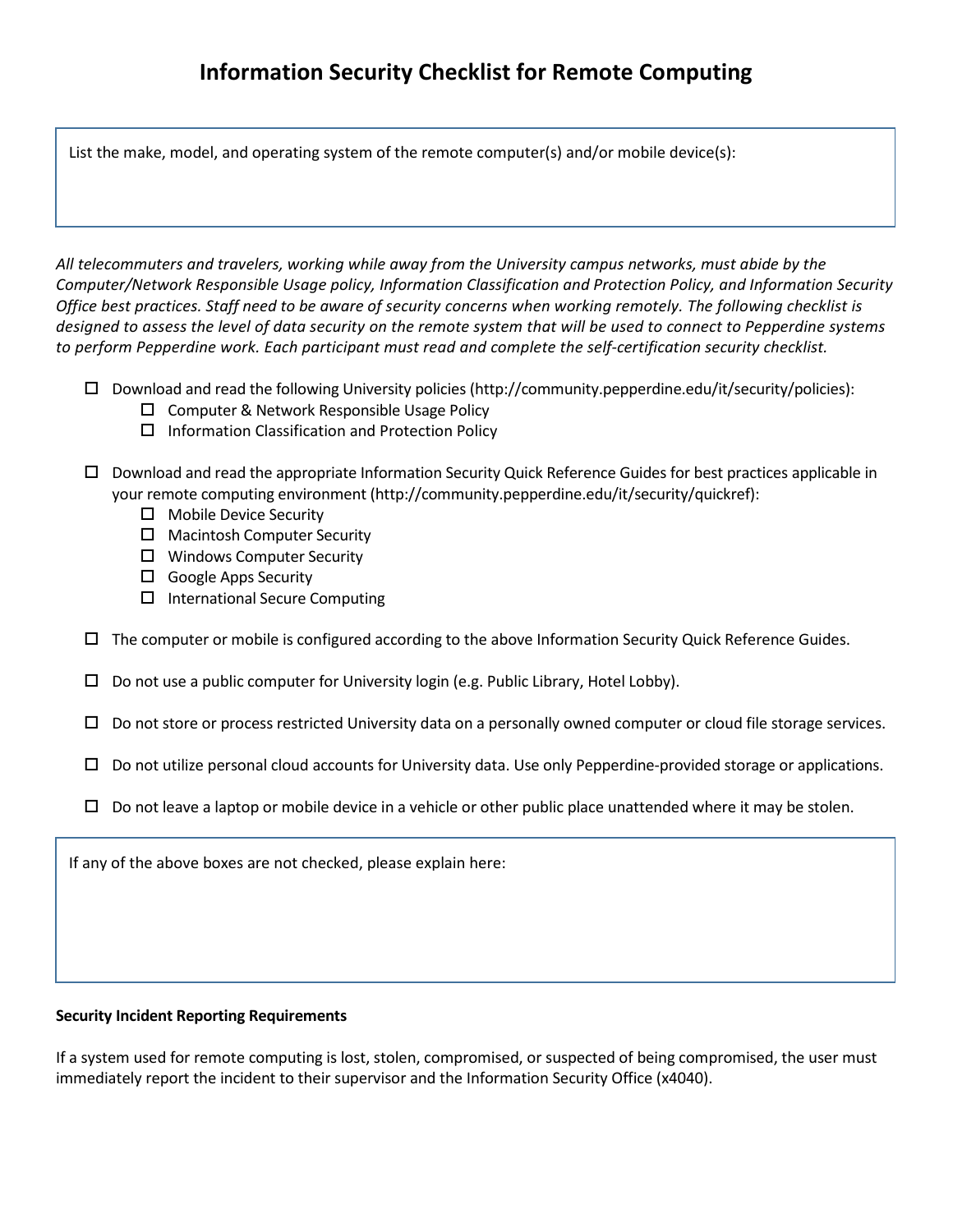### **Safety Checklist for Telecommuting**

Work Location Address: **Work Location Address**: **Work** Location Address: **Work** 2008

Briefly describe the designated work area:

*The following checklist is designed to assess the overall safety of the home or remote work location. Each participant should read and complete the self-certification safety checklist. Staff members must meet all items on the checklist in order to be considered for a telecommuting assignment. Staff members must immediately inform their supervisor of any significant changes to the remote work location.* 

- □ All circuit breaker and/or fuses in the electrical panel are labeled as to the intended service.
- □ All circuit breakers clearly indicate if they are in the open or closed position.
- □ All electrical equipment is free of recognized hazards that would cause physical harm (frayed wires, bare conductors, loose wires, flexible wires running through walls, exposed wires fixed to the ceiling).
- $\Box$  The building electrical system will permit the grounding of electrical equipment.
- □ The telephone lines, electrical cords, and extension wires are secured under a desk or alongside a baseboard.
- $\Box$  All aisles, doorways, and corners are free of obstructions to permit visibility and movement.
- □ All file cabinets and storage closets are arranged so drawers and doors do not open into walkways.
- □ There is a secure place to store departmental materials.
- □ The office space is neat and clean.
- □ All floor surfaces are clean, dry, level and free of worn or frayed seams.
- □ There is a functioning smoke detector within hearing distance of the remote work location.
- □ There is a fire extinguisher accessible at the remote work location.
- □ The work set-up in the remote work location is ergonomically correct.